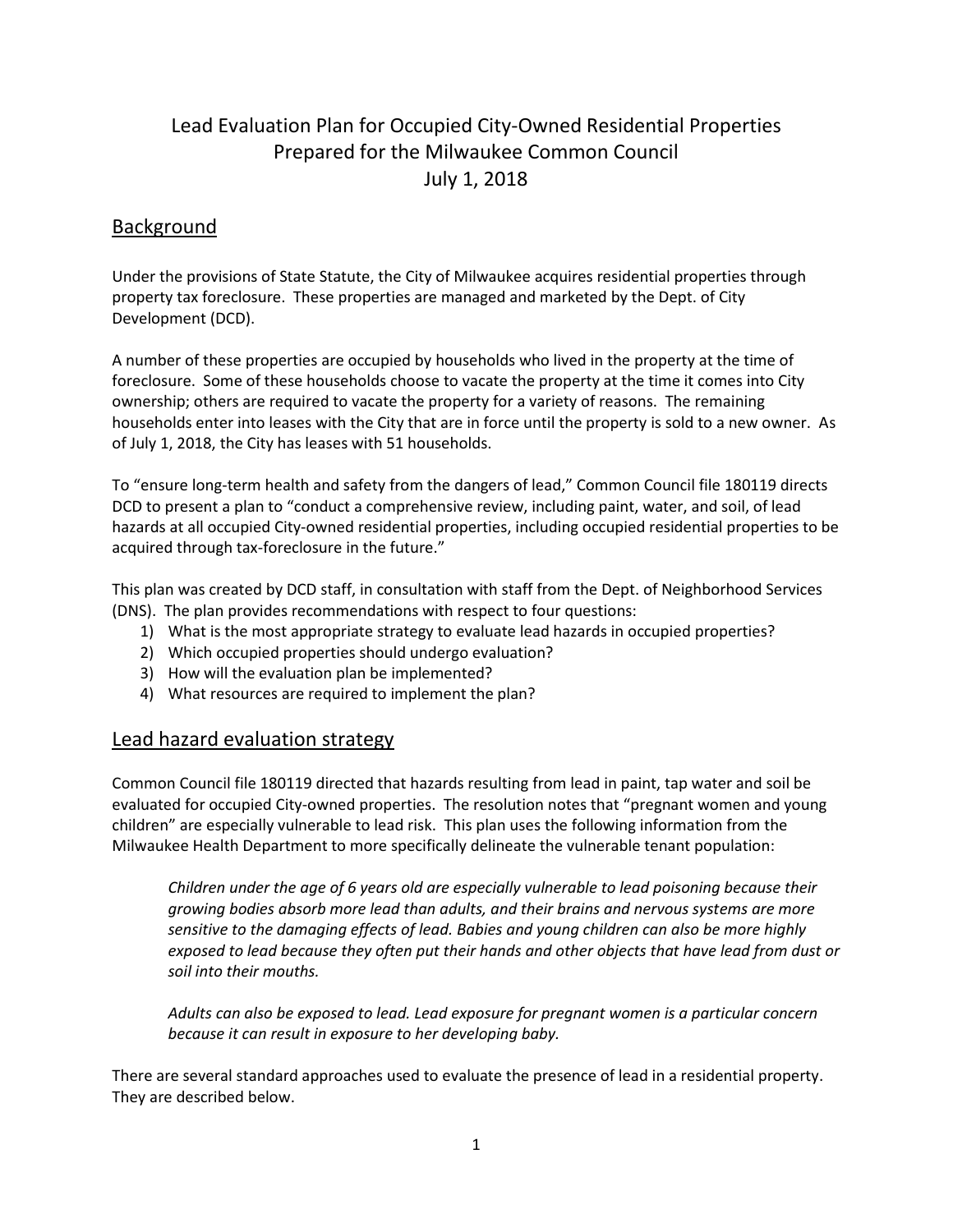#### *Strategy #1: Lead paint inspection*

This strategy involves a surface-by-surface analysis of all interior and exterior painted surfaces, using an x-ray fluorescence instrument. Paint chips and samples of the soil surrounding the house are collected for laboratory testing. A certified lead risk inspector must be engaged to undertake the inspection and write the report. This strategy does not include testing of water in the property.

#### *Strategy #2: Lead risk assessment*

This strategy evaluates lead hazards by sampling paint at various areas of the property. Soil is sampled only if there is bare soil at the property. Samples are given to a laboratory for testing. This strategy does not include testing of water. A lead risk assessors must undertake the assessment and the results must be reported to the State of Wisconsin.

#### *Strategy #3: Hazard-reduction approach*

This strategy combines the identification of lead hazards with the creation of a list of actions to reduce the identified hazards.

The hazard-reduction approach assumes that lead paint is present at any property built before 1950. Thus, the inspector using this approach notes which painted surfaces are damaged (as evidenced by peeling, chipping, etc.), and recommends that these areas be stabilized using lead-safe renovation standards.

This approach further assumes that, because of aging plumbing and/or lead water service lines, lead is present in the water, and that a lead filter should be installed at the kitchen faucet to reduce any waterrelated risk. If there is bare soil at the property, the inspector assumes the presence of lead in the soil, and recommends that the bare soil be stabilized through sodding, seeding or mulching.

#### RECOMMENDATION:

Strategy #3 provides a concrete framework to address lead hazards. We recommend using the Hazard-Reduction Approach to evaluate the presence of lead at leased City-owned properties in which the household includes a pregnant woman and/or children under the age of six who live in the home or are brought to the home on a regular basis for day care, coupled with a program of repairs.

### Occupied properties appropriate for evaluation

DCD becomes responsible for the management and marketing of tax-foreclosed properties immediately after the Circuit Court awards properties to the City to satisfy the City's liens against them. Upon receiving notification that the City has acquired properties, DCD institutes the following protocol:

- 1) Real estate staff drive past every newly-acquired property, taking photos of the property and noting whether the property appears to be occupied. Depending on the number of properties acquired, this process requires two to four weeks following acquisition.
- 2) Boarding is ordered for properties that are clearly vacant.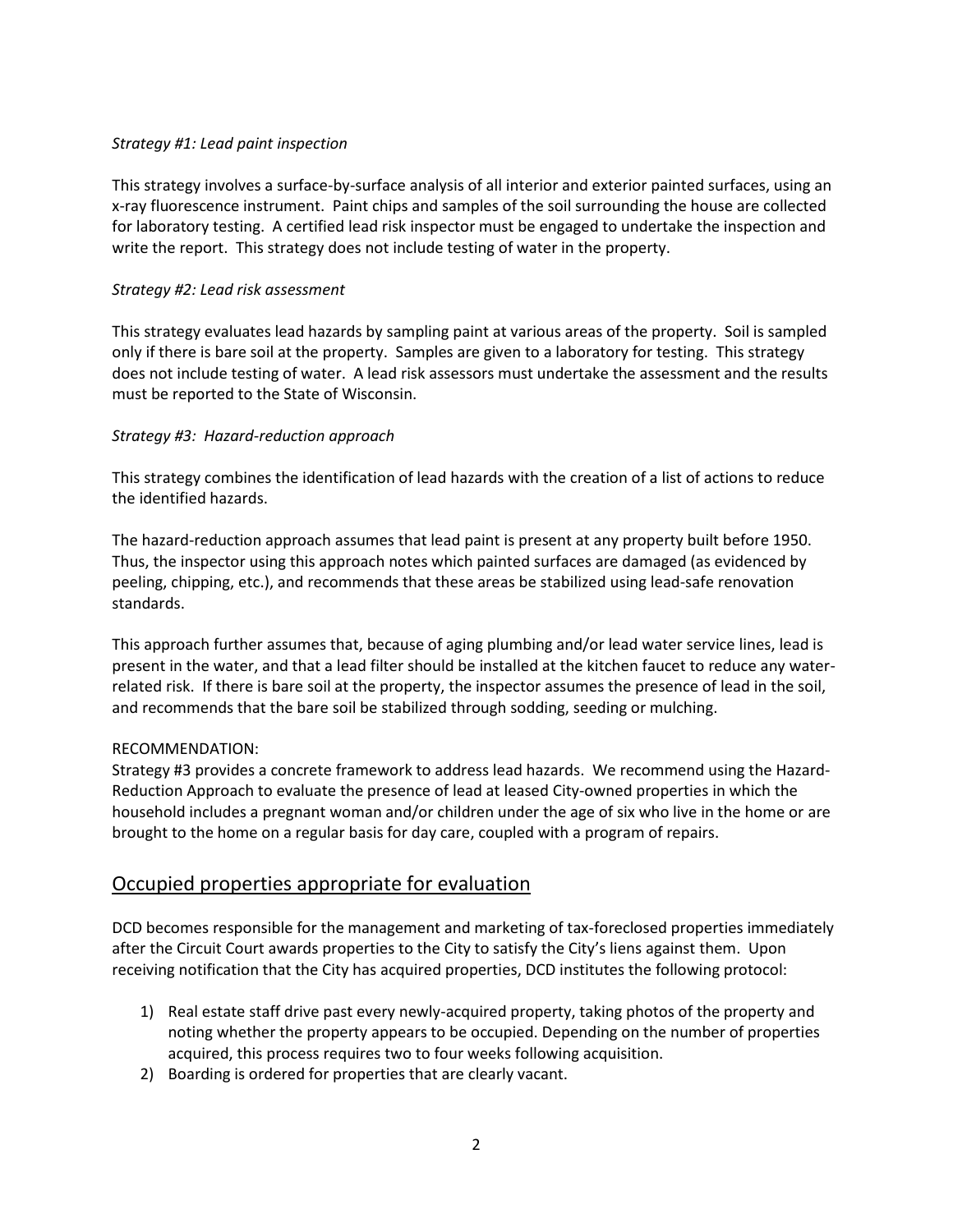- 3) DCD sends letters addressed to "occupant" to any property that *appears* to be occupied, informing the occupants that the City now owns the property and that rent should no longer be paid to the former owner. The letter offers the occupant a license to occupy the property until property managers can visit with the occupant and determine whether to enter into a lease.
- 4) DCD real estate staff and DNS inspection staff jointly visit each occupied property. During the visit, the property is inspected to determine whether it is safe for continued occupancy, and the occupant is interviewed to determine whether the City will enter into a lease with the occupant. During this interview, occupants are asked whether the household includes pregnant women and young children.
- 5) There are several circumstances that would cause DCD staff to require occupants to vacate the property, rather than entering into a lease. These circumstances include:
	- a. A determination that the property is not safe to occupy.
	- b. Failure of the occupant to cooperate with requests to inspect the property.

c. Milwaukee Police Department records indicate that the property is a nuisance property. In any of these circumstances, when the occupants leave, whether voluntarily or through eviction, the properties become vacant and remain so until they are sold or demolished.

In summary, "occupied" properties fall into four categories:

- 1) Properties at which the City has entered into a lease, and the leasing household includes a pregnant woman and/or children under the age of six who live in the home or are brought to the home for day care on a regular basis. As of July 1, 2018, the City's property inventory included approximately 6 occupied properties in this category.
- 2) Properties at which the City has entered into a lease, and the leasing household includes no pregnant women nor any children under the age of six who live in the home or are brought to the home for day care on a regular basis. As of July 1, 2018, the City's property inventory included approximately 45 properties in this category.
- 3) Properties at which occupancy is confirmed, but the occupants have been issued a notice to vacate. As of May 1, 2018, the City's property inventory included approximately 44 properties in this category.
- 4) Newly acquired properties at which occupancy has not been confirmed. Upon confirmation of occupancy, inspection, and a visit with a DCD property manager, each of these properties will move into categories #1, #2 or #3.

Between August 1 and December 31, 2018, DCD expects to acquire several hundred additional properties as a result of 2018 foreclosure filings. The number of properties in all categories will fluctuate significantly as properties are acquired and the normal inspection protocol is implemented.

#### RECOMMENDATION:

The risk of lead exposure is greatest for households that have entered into a lease with the City of Milwaukee and include children under the age of six and/or pregnant women. The tenancy of these households is most likely to be significantly longer than those who are required to vacate. We recommend that evaluation of lead hazards and a program to stabilize lead hazards identified through evaluation be focused on that segment of occupied properties.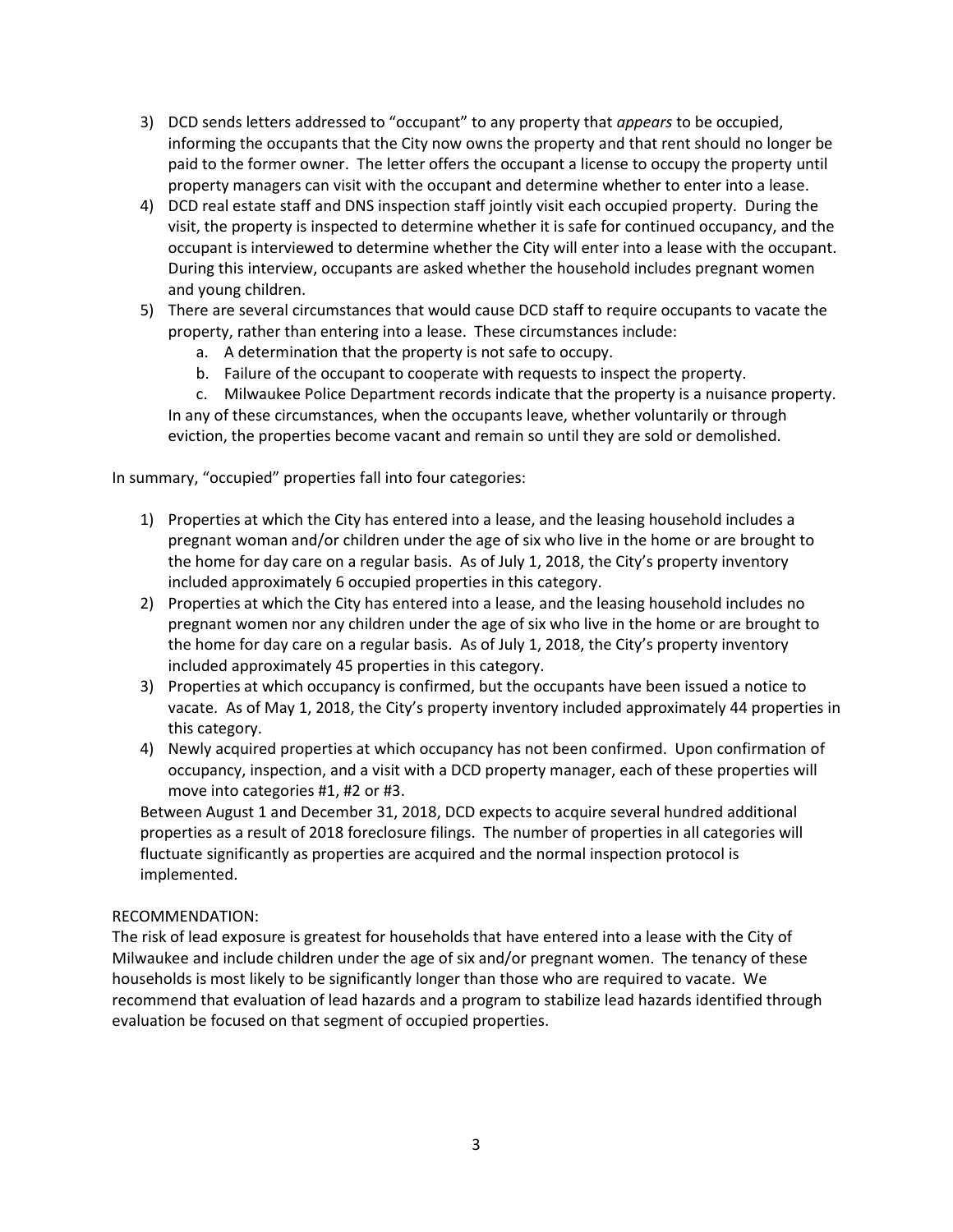## Combining the hazard-reduction approach with a repair program

DCD real estate staff and DNS inspection staff propose to work collaboratively to pair the hazardreduction approach to property evaluation with a repair program.

#### *Phase one: Initial visit and evaluation*

As noted earlier, staff from DCD's real estate team and the DNS Neighborhood Improvement Project (NIP) inspection team make a joint visit to each property following acquisition. During that visit, DCD real estate staff interview the occupants and determine whether to enter into a lease. A DNS NIP inspector inspects the property to identify repairs that must be made by a future buyer of the property.

For properties at which DCD and the tenant decide to enter into a lease and the occupants include a pregnant woman and/or children under the age of six who live in the home or are brought to the home for day care on a regular basis, the NIP inspector will augment his/her regular inspection with a lead hazard report. The report will identify areas of damaged paint on both the interior and exterior of the property, noting the type of defect and measures required to stabilize defective surfaces. If the property has areas of bare soil, and the inspector will indicate measures required to stabilize the bare soil. If the kitchen faucet is not equipped with a lead filter, the NIP inspector will indicate the necessity of installing such a filter. Staff will take photographs of areas requiring work; the photos will be added to the property record.

#### *Phase two: Repairs*

The NIP inspector will provide the lead hazard report to DCD real estate staff. DCD will contact the tenant to inform the tenant that repair work must be undertaken. DCD's real estate construction manager will issue work orders to qualified contractors who have the necessary certifications, licenses and experience to do the work, using lead-safe renovation practices. Depending on the degree of repair work required, tenants may need to move out temporarily while repair work is underway.

#### *Phase three: Confirmation of repairs*

Following completion of work by the contractor, the construction manager will visit the property to visually confirm that all defective painted surfaces have been stabilized, that a lead filter has been installed at the kitchen faucet, and that bare soil has been seeded, sodded or mulched. The construction manager will document his/her visit in the property record.

### What resources are required for implementation?

The level of resources required for implementation of the recommended approach depends on two factors: the number of occupied properties that house pregnant women and children under the age of six, and the degree of repair required for those properties. At the time this plan was written, six houses in the current inventory were subject to the provisions of this plan. Hundreds more houses will be foreclosed upon between August and December 2018; until these properties are acquired and inspected, there is no way to estimate how many will require the evaluation and repairs recommended by the plan. The availability of contractors is another factor that will significantly influence the budget for this activity.